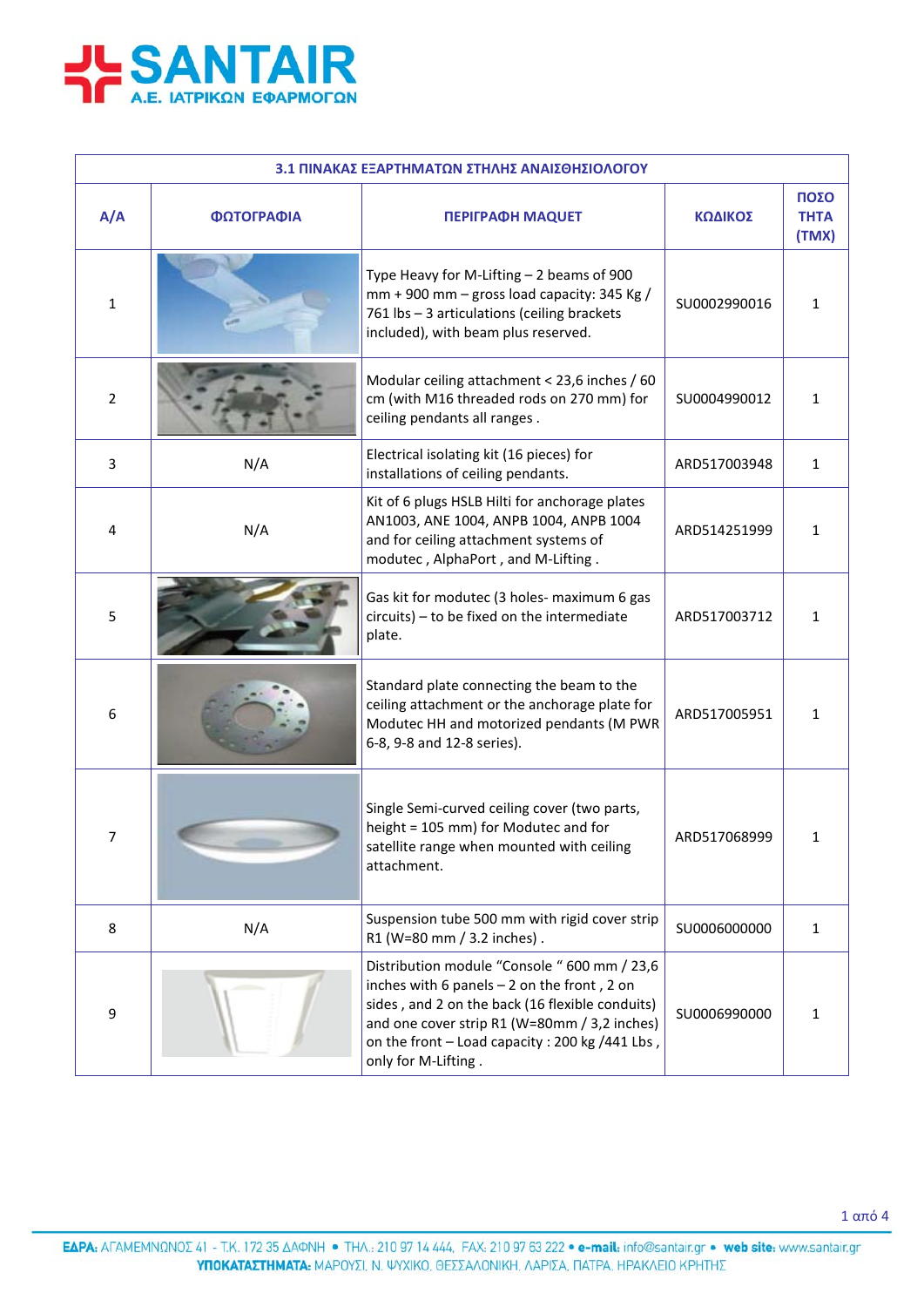

| 10 |     | Shelf (W X D= 400 x 500 mm / 15,7 X 19,7<br>inches) with Grey corners, handle (400mm /<br>15,7 inches), 2 rails of 450mm / 17,7 inches<br>and bottom cover - loading capacity: 80 kgr /<br>176 lbs (limited to 50 kg / 110 lbs with cabinet<br>drawers). | SU0005000012  | 1            |
|----|-----|----------------------------------------------------------------------------------------------------------------------------------------------------------------------------------------------------------------------------------------------------------|---------------|--------------|
| 11 |     | Single arm for flat screen (length 400mm) with<br>swivel and tilt including VESA 75 X 100<br>adapter: Load capacity 8 kgr / 17,6 lbs.                                                                                                                    | ARD513950999  | $\mathbf{1}$ |
| 12 |     | 25mm / 1 inch spacer in order to shift a<br>Modutec shelf or a drawer cabinet (400, 500,<br>and 600 mm / 15,7, 19,7, 23,6 inches) from<br>the distribution module ; to be mounted on<br>R1 strips.                                                       | ARD517052900  | 1            |
| 13 | N/A | Motor driven column of 400 mm / 16 inches<br>vertical movement - 230 V - using with<br>"Console" for M-Lifting is compulsory.                                                                                                                            | SU 0006020015 | $\mathbf{1}$ |
| 14 |     | Electrical outlet 10/16A + earth connected,<br>standby, mosaic 45, French model.                                                                                                                                                                         | ARD517001922  | 6            |
| 15 |     | Electrical outlet 10/16A + earth connected,<br>standby, mosaic 45, French model.                                                                                                                                                                         | ARD517001923  | 6            |
| 16 |     | Equipotentional outlet with line.                                                                                                                                                                                                                        | ARD517001916  | 12           |
| 17 |     | Compressed Air 3 bar outlet Als model.                                                                                                                                                                                                                   | ARD517001891  | 3            |
| 18 |     | Oxygen O2 outlet - Als model.                                                                                                                                                                                                                            | ARD517001893  | 3            |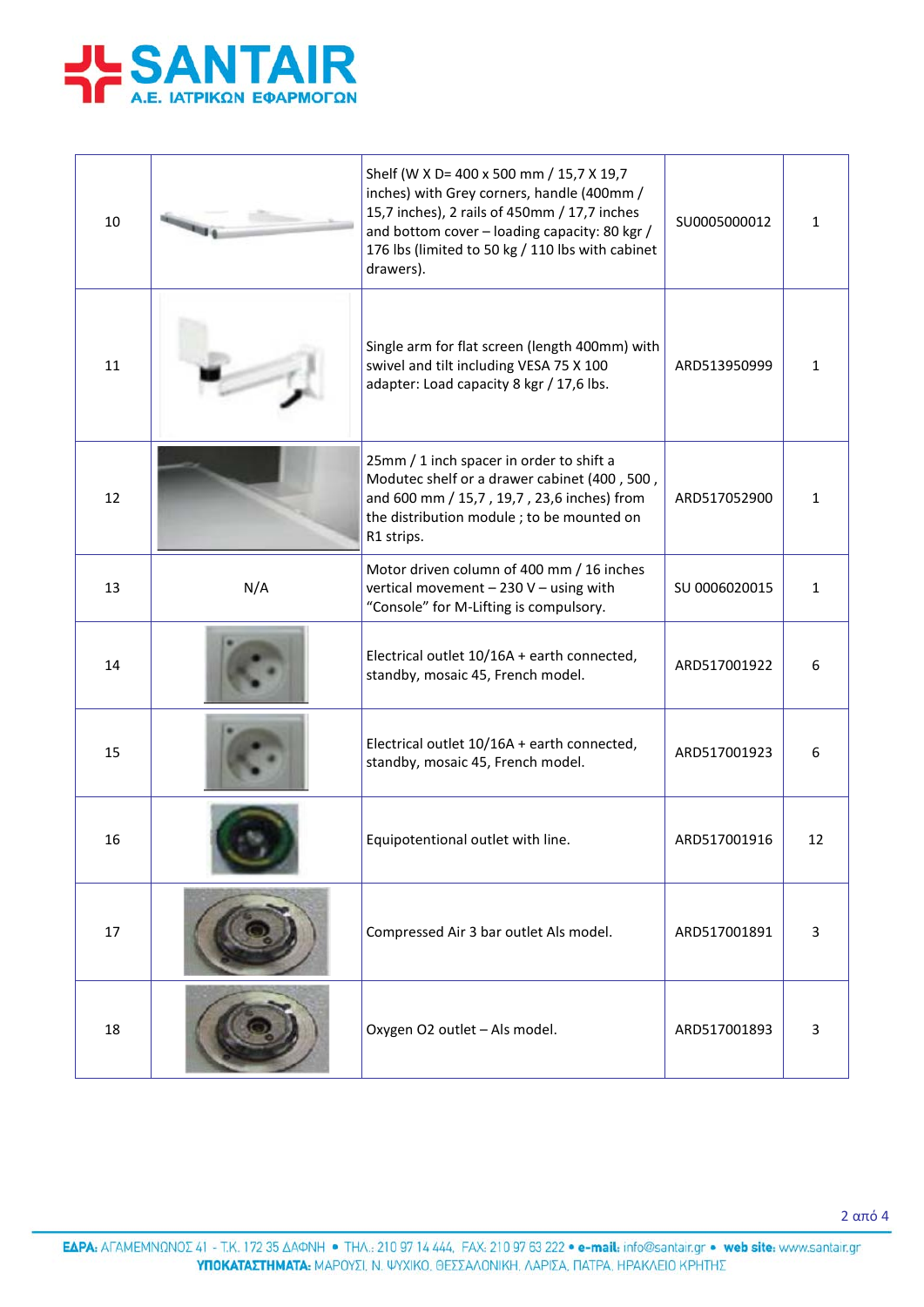

| 19 |     | Nitrous Oxide (N2O) outlet - Als model.                                                                               | ARD517001892 | $\overline{2}$ |
|----|-----|-----------------------------------------------------------------------------------------------------------------------|--------------|----------------|
| 20 |     | Vacuum outlet - Als model.                                                                                            | ARD517001889 | 3              |
| 21 | N/A | Anesthesia gas evacuation outlet including<br>operating indicator - biolume brand.                                    | ARD517001867 | $\mathbf{1}$   |
| 22 |     | Double connector network cat 6E Female<br>socket, equipped with a male shielded RJ45<br>plug cable - length 5 m.      | ARD517099991 | $\overline{2}$ |
| 23 |     | Cables winding wheel on metal plate<br>(mounted on R1 strip).                                                         | ARD517003954 | $\mathbf{1}$   |
| 24 | N/A | Docking system (Draeger standard) for<br>Draeger / Datex Ohmeda anaesthesia<br>machine, MIS trolley.                  | SU0005990003 | $\mathbf{1}$   |
| 25 |     | Control unit for electropneumatic brake<br>system on 2 or 3 axes - haw to be integrated<br>on the handles of shelves. | ARD517003222 | 1              |
| 26 |     | Pressure regulator for brake system.                                                                                  | SU0002990028 | 1              |
| 27 | N/A | Electropneumatic brake system for 2 Axes of<br>Modutec medium, Medium-Heavy, Heavy and<br>motorized series.           | SU0002990085 | $\mathbf{1}$   |
| 28 |     | Power supply for ambient light bands and<br>electropneumatic brakes - 100, 110V and<br>220V compatible.               | ARD517003973 | $\mathbf{1}$   |
| 29 |     | Adaptor for strips R2 to R1.                                                                                          | ARD517003998 | $\overline{2}$ |